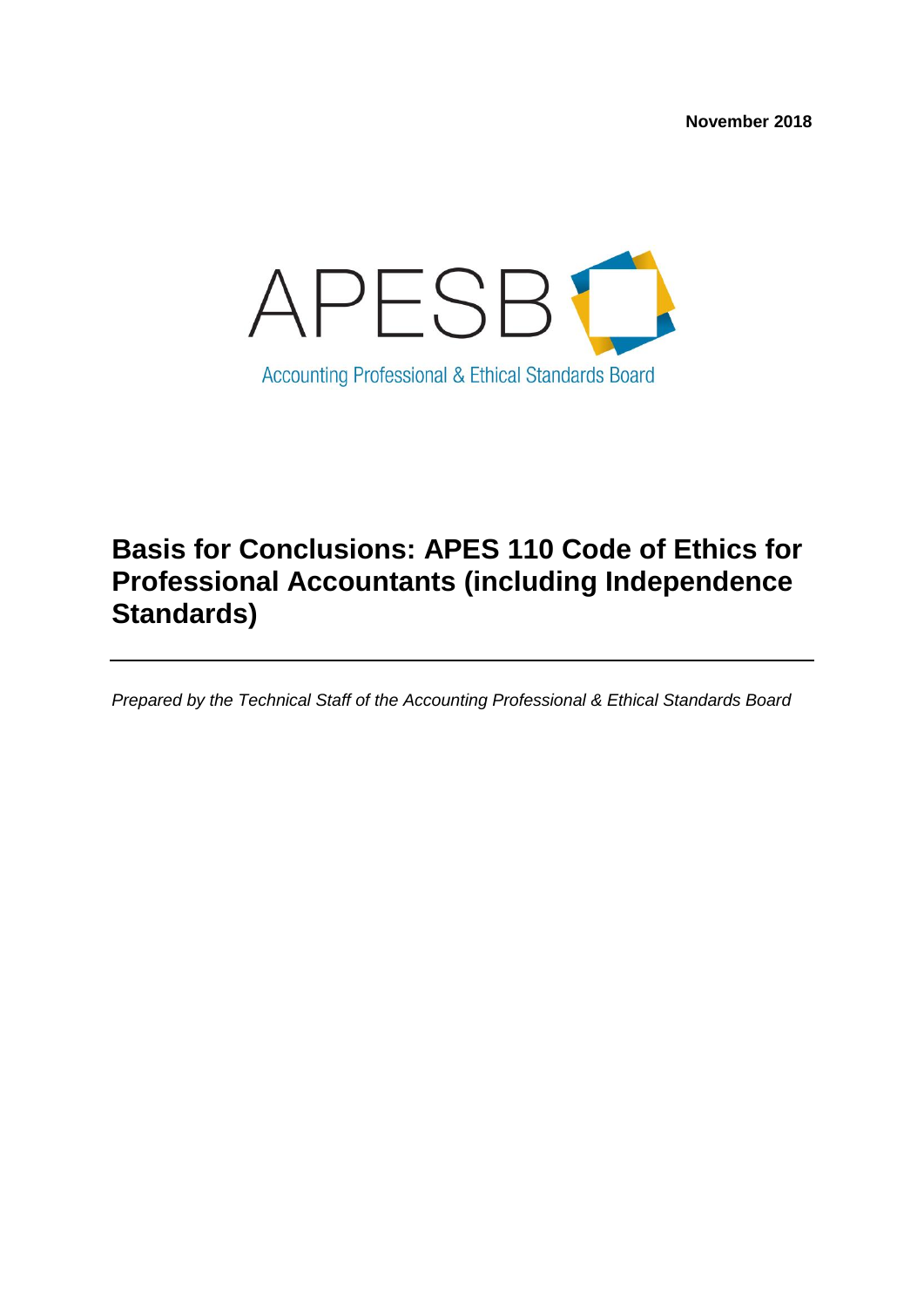## BASIS FOR CONCLUSIONS:

## **APES 110 Code of Ethics for Professional Accountants (including Independence Standards)**

This basis for conclusions has been prepared by Technical Staff of Accounting Professional & Ethical Standards Board Limited ("APESB"). It has been reviewed and approved by the Board of Directors of APESB and is provided for the benefit of stakeholders to gain an understanding of the background to the revision of APES 110 *Code of Ethics for Professional Accountants (including Independence Standards)* (the Code).

The basis for conclusions **does not** form part of APES 110 and is not a substitute for reading the Code.

#### **Background**

The IESBA issued a revised Code, *International Code of Ethics for Professional Accountants (including International Independence Standards)*, in 2018. The APESB commenced a process in 2017 to revise its Code to incorporate the changes to the IESBA's Code.

#### **Revisions to the existing Code**

The revisions to the existing Code have primarily occurred from public consultations and the following inputs:

- 1. IESBA's revisions to its Code;
- 2. APESB's amendments to the IESBA's Code for Australian context; and
- 3. APESB's consideration of respondents' comments to the exposure drafts released in relation to APES 110.

#### **1. IESBA's revisions to its Code**

The IESBA commenced revision of its Code in July 2014 and completed three significant projects and two short-term projects to finalise its restructured Code. The restructured Code was issued in April 2018 with an amending standard for Inducements issued in July 2018.

The projects undertaken by the IESBA in revising its Code, and the relevant section of this paper that sets out the high-level changes, are:

- Structure of the Code (Section 1.1);
- Safeguards and the applicability to non-assurance services (Section 1.2);
- Review of Part C of the Code (including applicability) (Section 1.3);
- Professional Scepticism (short-term project) (Section 1.4); and
- Inducements (Section 1.5).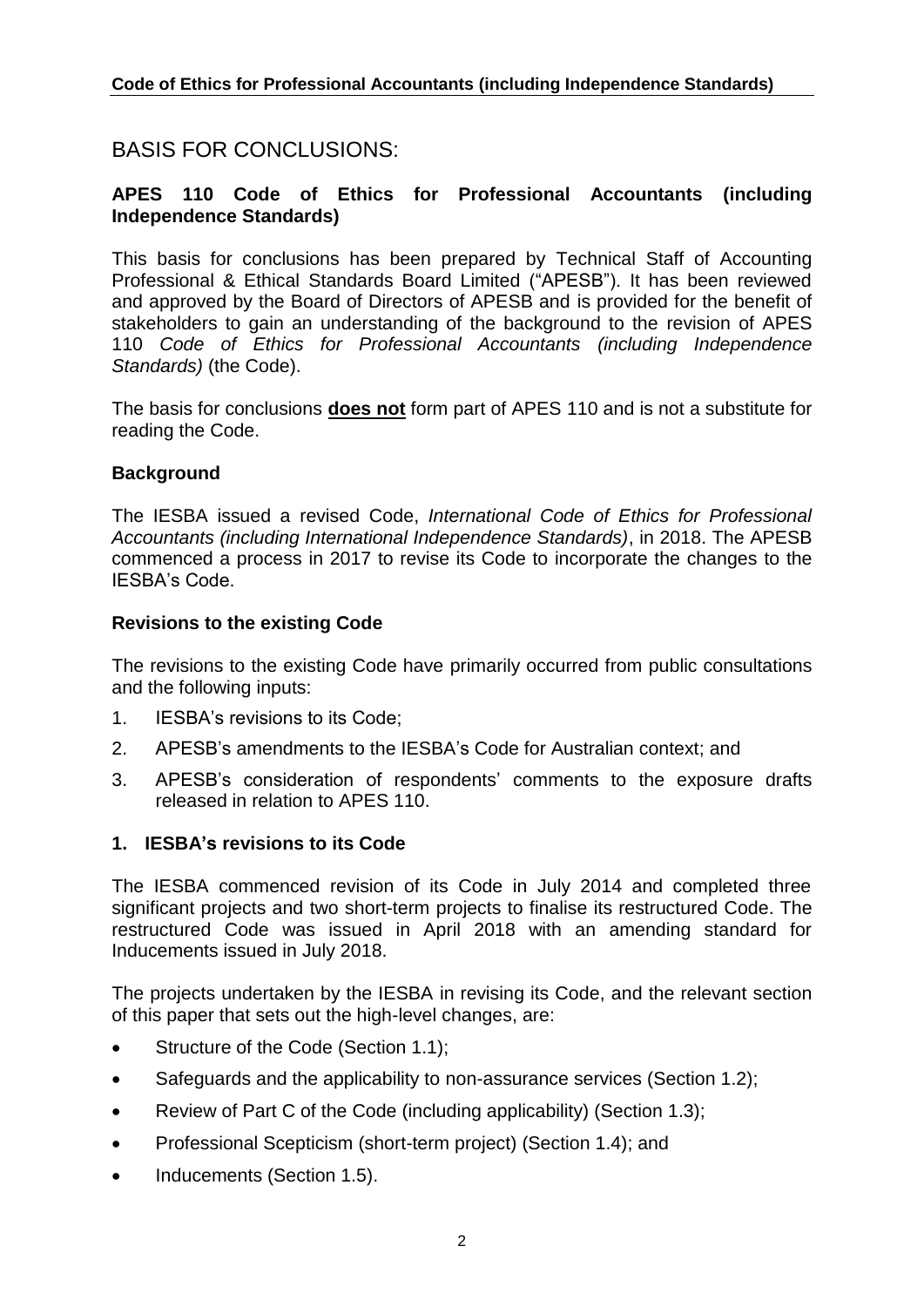The IESBA also had to consider consequential amendments to its recently released pronouncements on Non-Compliance with Laws and Regulations (NOCLAR) and the Long Association of Senior Personnel with an Audit or Assurance Client (Long Association). A summary of these changes is included at Section 1.6.

## **1.1 Structure of the Code**

The Code structure project was undertaken by the IESBA to enhance the use, effectiveness and clarity of the International Code, and enable better implementation and enforcement of the Code's requirements.

The significant changes from this project were:

- Changing the name of the Code to *International Code of Ethics for Professional Accountants (including International Independence Standards)* to highlight the Independence Standards;
- Changing the structure of the Code by:
	- swapping the order of the parts relating to Members in Business and Members in Public Practice, i.e. extant *Part B - Members in Public Practice* is the new Part 3 and extant *Part C - Members in Business* is the new Part 2; and
	- creating a separate part (Part 4) for the Independence Standards (extant Sections 290 and 291) and placing it after the new Part 3 to facilitate the linking of its application to Members in Public Practice;
- Increasing the prominence of the requirements to comply with the fundamental principles and the application of the conceptual framework by including introductory paragraphs in each section to reiterate these obligations;
- Requirement paragraphs are now identified by the inclusion of an "R" in the numbering of the paragraph and the numbering being in **bold-type**;
- Application material paragraphs are now identified by the inclusion of an "A" in the numbering of the paragraph and will be located next to the relevant requirement paragraph, if applicable;
- Clearly specifying the responsibilities of individual Members, Firms and Network Firms, when applicable, to clarify when the Code applies to them;
- Definitions now presented as a glossary, which also includes descriptions or explanations of terms used;
- Revising drafting conventions to implement the use of the active voice, the use of simpler and shorter sentences and to avoid legalistic and archaic terms; and
- Reducing the duplication of material which has led to the removal of:
	- extant Section 250 *Marketing Professional Services* now addressed in Subsection 115 *Professional Behaviour* of the restructured Code; and
	- extant Section 280 *Objectivity - All services* which is addressed in Subsection 112 *Objectivity* of the restructured Code.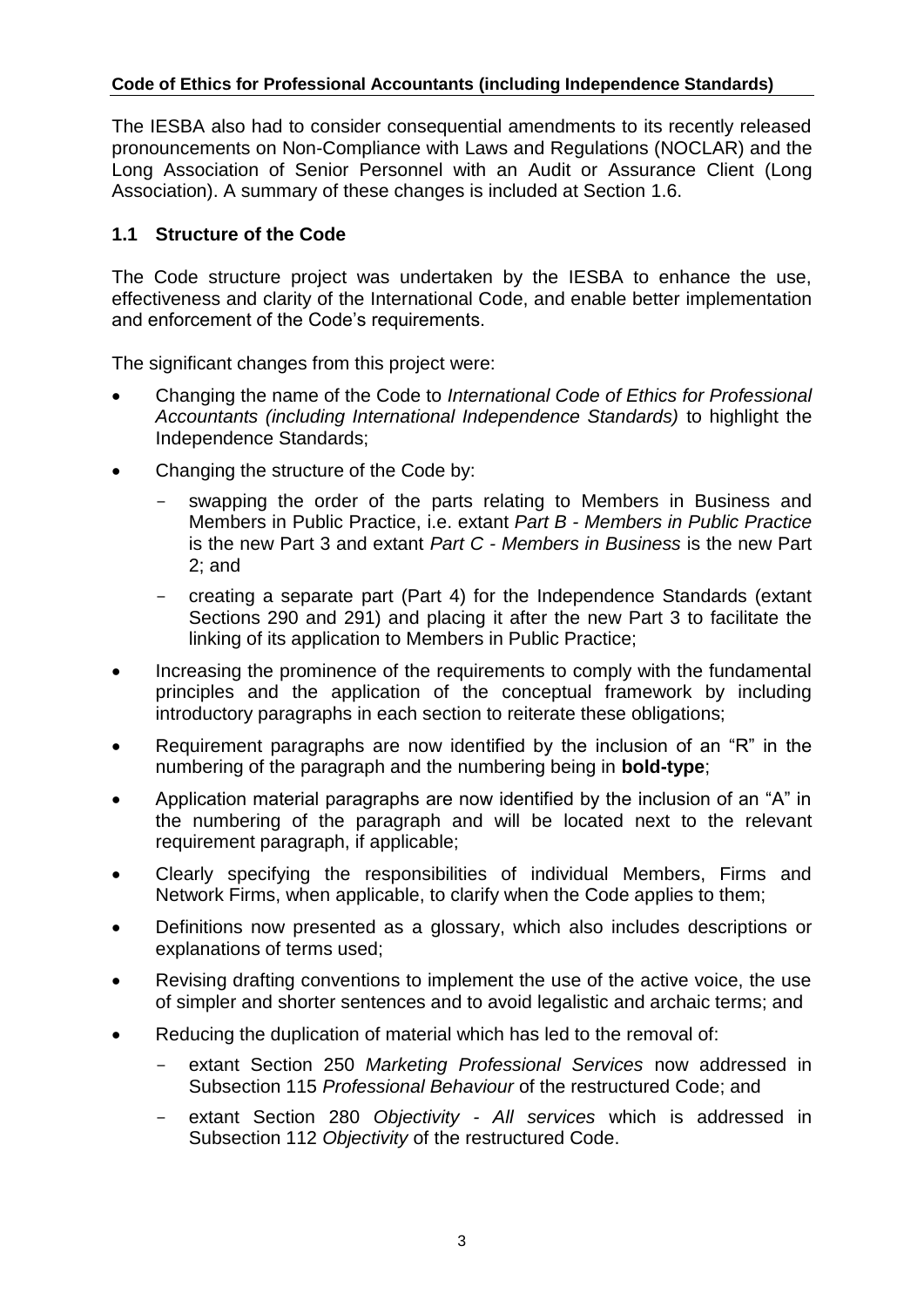In addition to the changes within the Code, the IESBA has also developed a *Guide to the Code* which provides high-level guidance on the purpose of the Code, including its structure and how to use the Code.

## **1.2 Safeguards and the applicability to non-assurance services**

This project was undertaken by the IESBA with the aim of improving the clarity, appropriateness and effectiveness of safeguards in the Code.

The significant changes from this project were:

- Addition of Section 120 *The Conceptual Framework* which sets out the details of the enhanced conceptual framework with more explicit requirements and application material to explain how to identify, evaluate and address threats to compliance with fundamental principles;
- An explicit requirement included for Members to address threats to compliance with the fundamental principles by eliminating the threats or reducing them to an Acceptable Level by:
	- eliminating the circumstances, including interests or relationships, that create the threats;
	- applying safeguards; or
	- declining or ending the relevant Professional Activity (paragraph R120.10);
- New requirement as part of the conceptual framework for Members to form an overall conclusion about whether the actions taken have addressed threats that were not at an acceptable level (paragraph R120.11);
- New requirement as part of the conceptual framework for Members to reevaluate and address threats to compliance with the fundamental principles if there is new information or changes in facts and circumstances that might impact the threat (paragraph 120.9);
- Clarity provided around the term 'reasonable and informed third party' and how this concept can be used as a test of the appropriateness of actions undertaken;
- Revision of the description of 'safeguards';
- Clarification of examples of safeguards where:
	- Certain extant safeguards are no longer considered safeguards because they do not meet the new definition. For example, 'conditions, policies and procedures established by the profession, legislation, regulation, the Firm, or the employing organisation' are no longer considered to be safeguards. Several of these 'conditions, policies and procedures' are now considered as 'factors to consider' by Members in identifying and evaluating threats;
	- Some extant 'safeguards' have been deemed ineffective or inappropriate in addressing threats to compliance with the fundamental principles, such as discussions or consultations with third parties. These 'safeguards' have been removed from the restructured Code;
- Explicit prohibition on assumption of management responsibilities for Audit and Assurance Clients made more prominent (paragraphs R600.7 and R950.6);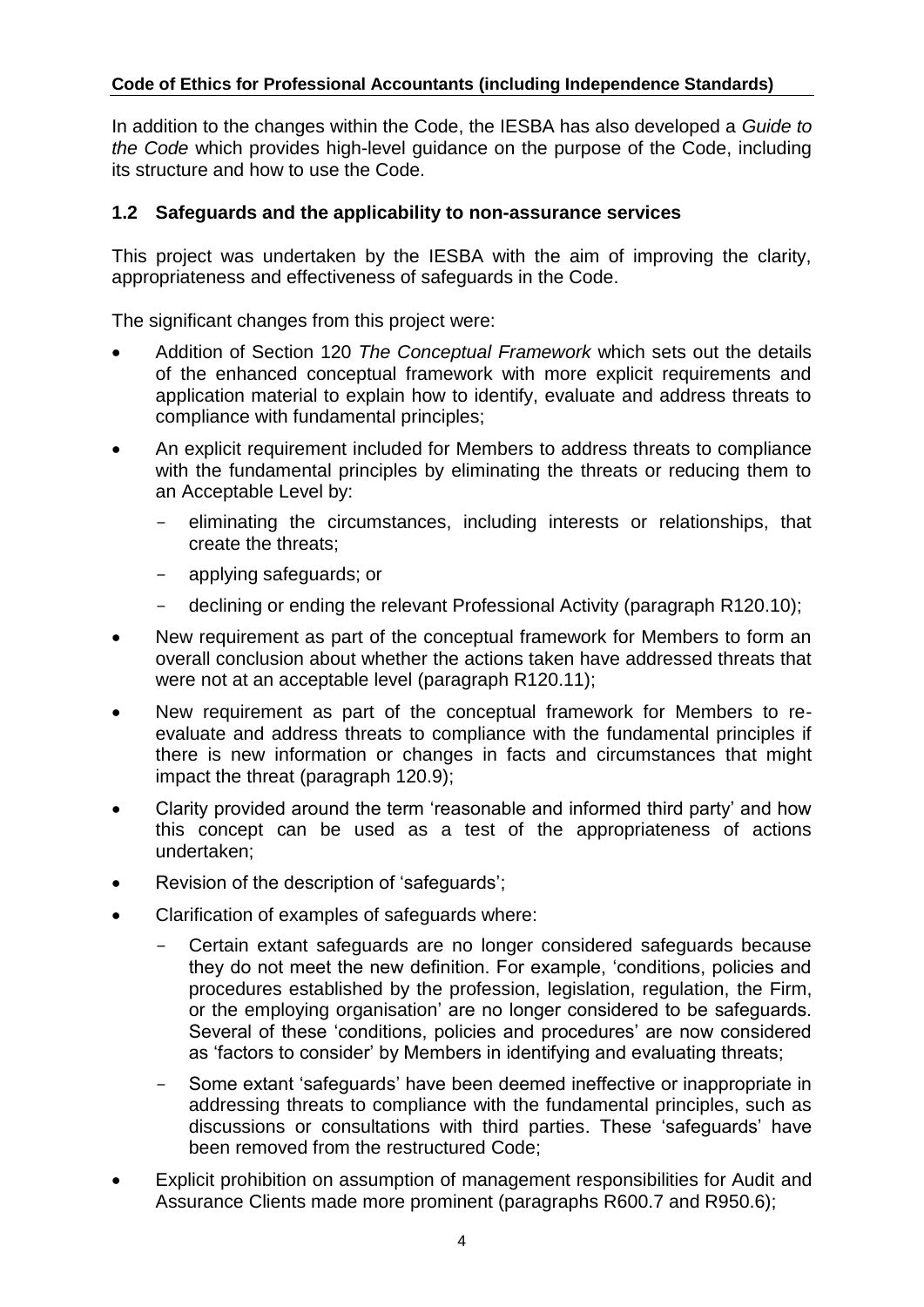- Explicit prohibition included on providing recruiting services (i.e. seeking candidates, reference checks) with respect to Director/Officer or senior management who have influence over accounting records/financial statements. This prohibition now applies to all Audit Clients, as opposed to just Audit Clients who were Public Interest Entities in the extant Code (paragraph R609.7);
- Inclusion of guidance on materiality in relation to financial statements (paragraph 600.5 A3);
- Inclusion of guidance on considering the combined effect of threats when a Member or Firm provides multiple non-assurance services to an Audit Client (paragraph 600.5 A4);
- Inclusion of new factors to assist in identifying threats when providing Taxation Services, IT Systems Services or Litigation Support Services for an Audit or Assurance Client; and
- Reducing the duplication of material which has led to the removal of details on the conceptual framework and statements on the need to evaluate and address threats to compliance from several Sections.

## **1.3 Review of Part C of the Code (including applicability)**

This was undertaken by the IESBA to strengthen the Part C provisions to better promote ethical behaviour by Members in Business.

The significant changes from this project include:

- Addition of Section 270 *Pressure to Breach the Fundamental Principles* which sets out obligations and guidance for Members who may be under pressure to breach the fundamental principles;
- An explicit requirement for Members not to allow pressure on themselves, or not to exert pressure on others, to breach the fundamental principles (paragraph R270.3);
- Addition of an explicit requirement not to use discretion in professional judgements with the intent to mislead others or to influence an outcome inappropriately (paragraph R220.5);
- Addition of an explicit requirement to use professional judgement when the activities performed do not need to be in compliance with an applicable financial reporting framework (paragraph R220.6);
- Addition of a requirement to use professional judgement when relying on the work of others (paragraph R220.7); and
- Addition of paragraphs to clarify that the provisions in Part 2 (extant Part C) apply to Members in Public Practice when performing Professional Activities in accordance with their relationship with the Firm, whether as an employee, contractor or owner.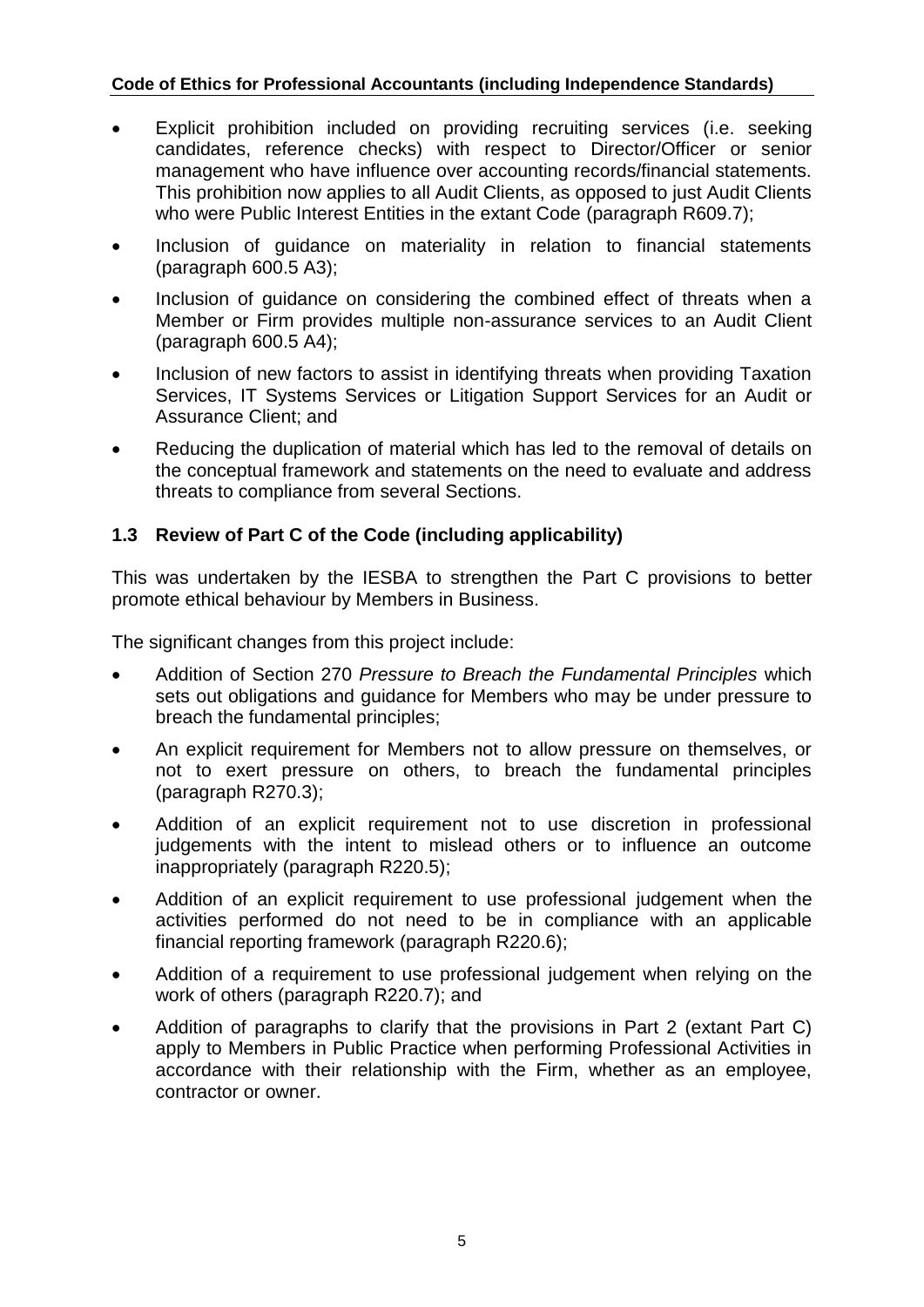## **1.4 Professional Scepticism (short-term project)**

This short-term project was undertaken by the IESBA to highlight how compliance with the fundamental principles embodied in the Code supports the exercise of professional scepticism and professional judgement in the context of audits, reviews, and other assurance engagements.

The significant change from this project is the inclusion of guidance material regarding professional scepticism in the conceptual framework. The guidance states that professional scepticism and the fundamental principles are inter-related principles. Therefore, compliance with the fundamental principles supports the exercise of professional scepticism in Audit and Assurance Engagements.

## **1.5 Inducements**

During the project to review Part C of the Code (refer to Section 1.3 above), it was identified that the Inducements provisions in the Code needed revision. The IESBA wanted to respond to continuing concerns about the prevalence of bribery, corruption and facilitation payments, and to ensure consistency between the provisions applicable to Members in Business and Members in Public Practice.

The significant change to the Inducements provisions is the establishment of a comprehensive framework that clearly delineates the boundaries of acceptable Inducements. A key component of this framework is a new intent test that prohibits the offering or accepting of Inducements where there is actual or perceived intent to improperly influence the behaviour of the recipient or of another individual. The framework also:

- Clarifies the meaning of an Inducement;
- Establishes a requirement to understand and comply with laws and regulations that prohibit the offering or accepting of Inducements in certain circumstances, such as in relation to bribery and corruption;
- Guides Members in applying the enhanced conceptual framework in the Code where there is no improper intent; and
- Provides enhanced guidance on the offering and accepting of Inducements by Members' immediate or close family members.

## **1.6 Consequential Amendments to NOCLAR and Long Association**

As part of the revision of the International Code, the IESBA has made consequential amendments to the NOCLAR and Long Association provisions in the Code.

## **NOCLAR**

The NOCLAR provisions have been relocated within the Code. Extant Section 225 *Responding to Non-Compliance with Laws and Regulation* which applies to Members in Public Practice is Section 360 in the restructured Code. Extant Section 360 *Responding to Non-Compliance with Laws and Regulation* which applies to Members in Business is Section 260 in the restructured Code.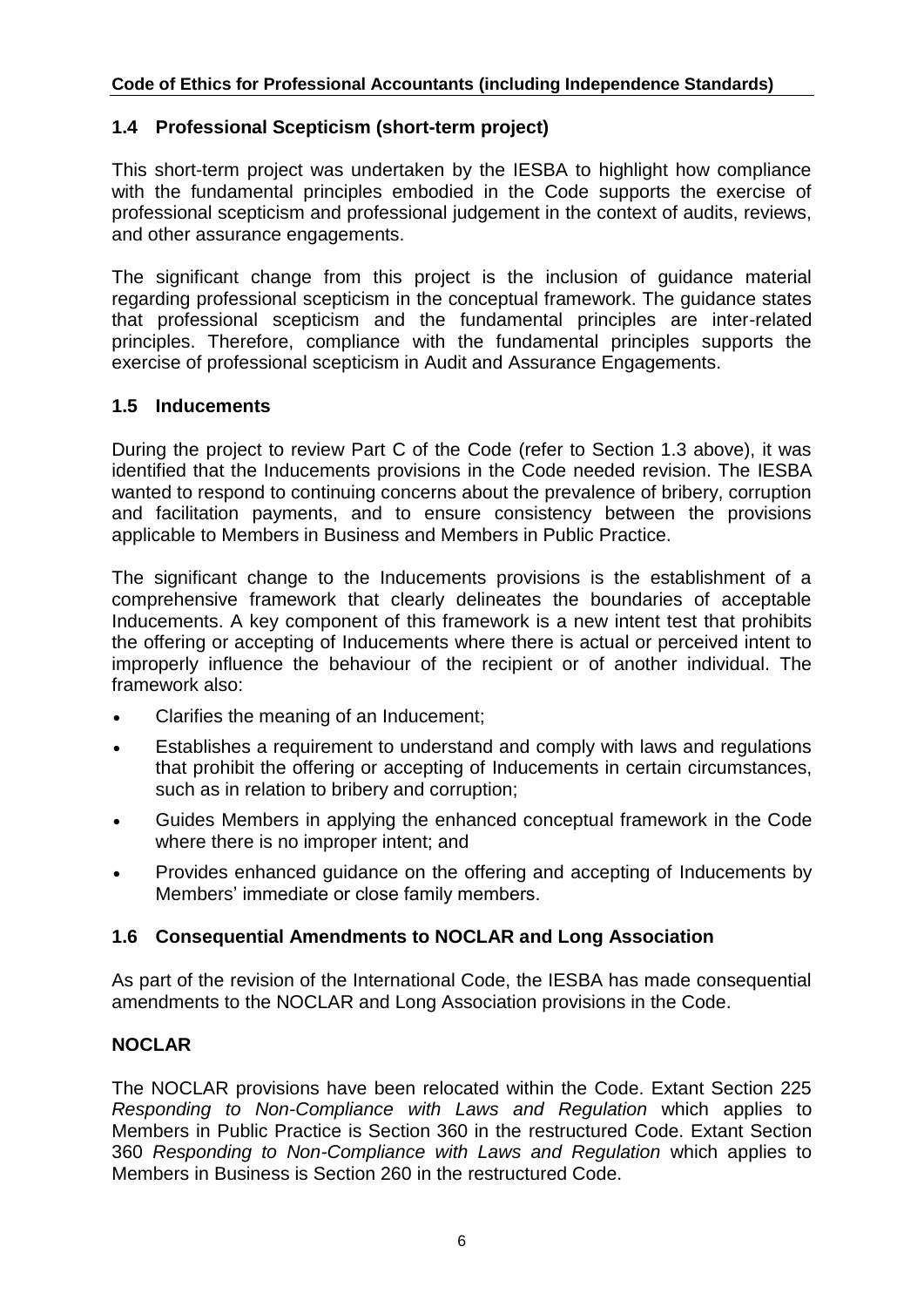The NOCLAR provisions have also been updated for the new drafting conventions, but there were no substantive changes to the requirements and guidance provisions.

## **Long Association**

The Long Association provisions have been relocated within the Code. The extant provisions in Section 290 are now incorporated in Section 540 *Long Association of Personnel (including Partner Rotation) with an Audit Client*. The extant provisions in Section 291 are now incorporated in Section 940 *Long Association of Personnel with an Assurance Client*.

The provisions have also been updated for the new drafting conventions, but there were no substantive changes to the requirements and guidance provisions.

## **1.7 The IESBA's Basis for Conclusions**

In conjunction with the release of the IESBA's revised Code and amending standard on Inducements, the IESBA have released a Basis for Conclusions Document for each of the key projects set out in Sections 1.1 to 1.5 above.

Refer to the [release of the revised](https://www.ifac.org/publications-resources/final-pronouncement-restructured-code) Code on the IESBA website for the following Basis for Conclusions:

- Structure of the Code:
- Safeguards and the applicability to Non-Assurance Services;
- Review of Part C of the Code (including applicability); and
- Professional Scepticism.

Refer to the [release of the Inducements Standard](https://www.ifac.org/publications-resources/final-pronouncement-revisions-code-pertaining-offering-and-accepting) on the IESBA website for the Basis for Conclusions on Inducements.

## **2. APESB's amendments to the revised IESBA Code**

In developing the revised APES 110, APESB has used the IESBA Code as the base document and then included the following changes to tailor the IESBA Code for the Australian environment:

- The title of APES 110 does not include the term 'International';
- The addition of a Scope and Application section;
- Requirement paragraphs are in bold-type font to achieve consistency with APESB's other pronouncements;
- APES 110 refers to Members whereas the IESBA Code refers to professional accountants;
- Defined terms are in title case;
- Designating any Australian specific paragraphs and definitions with an AUST prefix;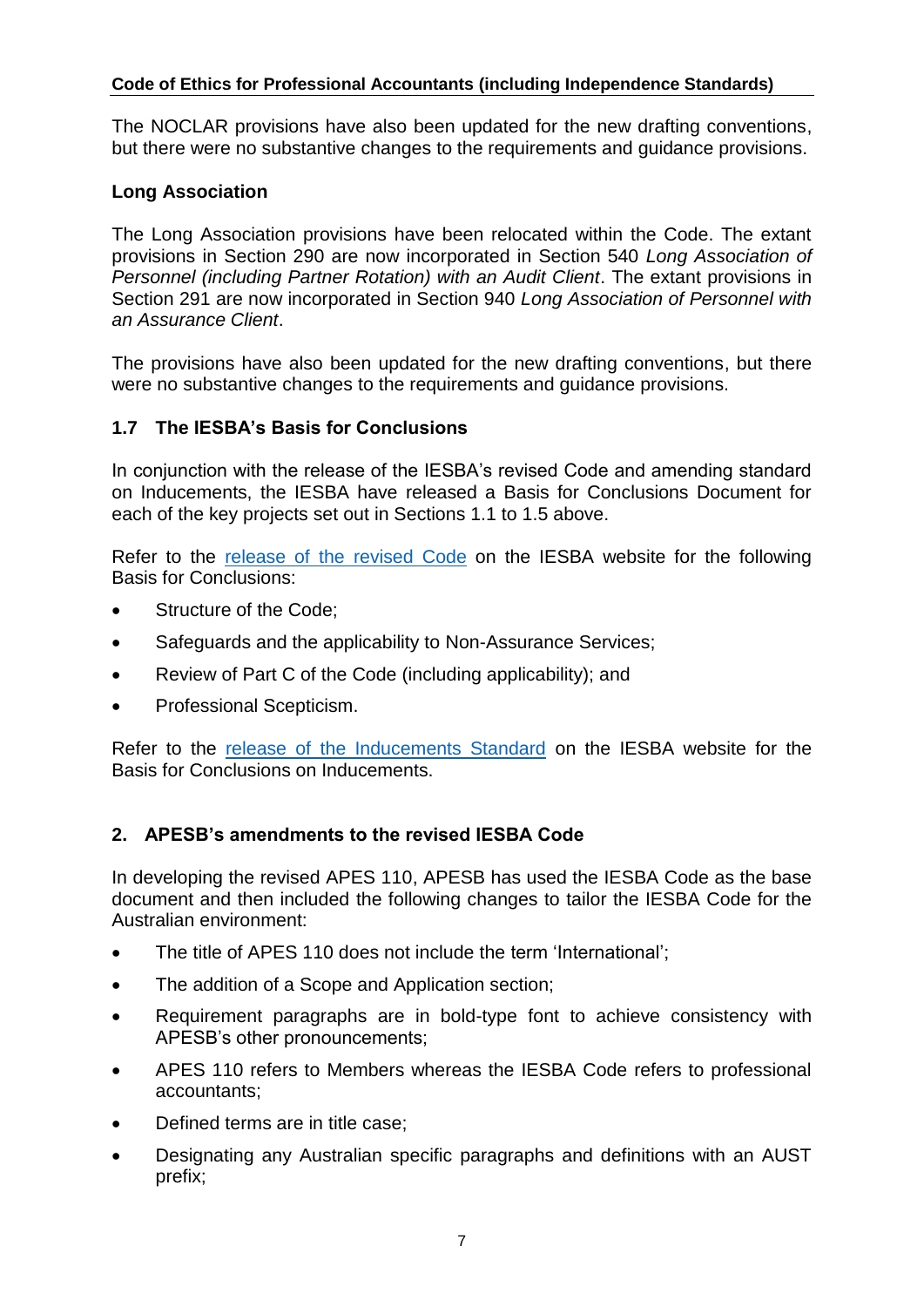- The additional Australian definitions are AASB, Administration, AUASB, Auditing and Assurance Standards, Australian Accounting Standards, Member, Professional Bodies and Professional Standards;
- APES 110 tailors the following IESBA defined terms to the Australian environment: Assurance Engagement, Audit Engagement, Director or Officer, Engagement Team, Financial Statements, Firm, Member in Public Practice, Public Interest Entity, and Review Engagement;
- Definition of Engagement Team in APES 110 does not exclude individuals within the client's internal audit function who provide direct assistance on an Audit Engagement as the AUASB has prohibited the use of direct assistance in ASA 610 *Using the Work of Internal Auditors* (November 2013);
- The addition of paragraphs prefixed as AUST are to deal with applicable Australian laws and regulations, Australian Accounting Standards, Auditing and Assurance Standards, Accounting Professional & Ethical Standards or to address specific matters in the Australian environment;
- APES 110 uses the term NOCLAR whereas the IESBA Code refers to 'noncompliance';
- APES 110 includes additional text in the section heading of Part 2 to indicate that the section includes employment relationships of Members in Public Practice;
- Enhancing the clarity of provisions in Sections 320 and 360 by replacing some of the references to the Proposed Accountant, Existing Accountant and Predecessor Accountant with the term Member in Public Practice in APES 110;
- The addition of references to the requirements of applicable APESB pronouncements including requirement paragraph AUST R330.4.1 prohibiting the use of Contingent Fees in certain circumstances and a footnote to paragraph 350.2 to refer to the requirements in APES 310 *Client Monies*;
- Paragraph AUST R400.8.1 in APES 110 mandates Firms to determine whether additional entities are Public Interest Entities;
- Revised the listing of entities in paragraph AUST 400.8.1 A1 that should be treated as Public Interest Entities to include private health insurers regulated by APRA under the *Private Health Insurance (Prudential Supervision) Act 2015*; and
- Amendments to refer to Australian legislation and applicable Accounting, and Auditing and Assurance Standards.

## **3. APESB's consideration of respondents' comments to the exposure drafts in relation to APES 110**

APESB received seven submissions from the professional accounting bodies, Firms and a public sector organisation.

There were no substantive changes made to APES 110 as a result of the exposure draft process. However, there were two key matters raised by stakeholders, which are summarised below, including how APESB have addressed them.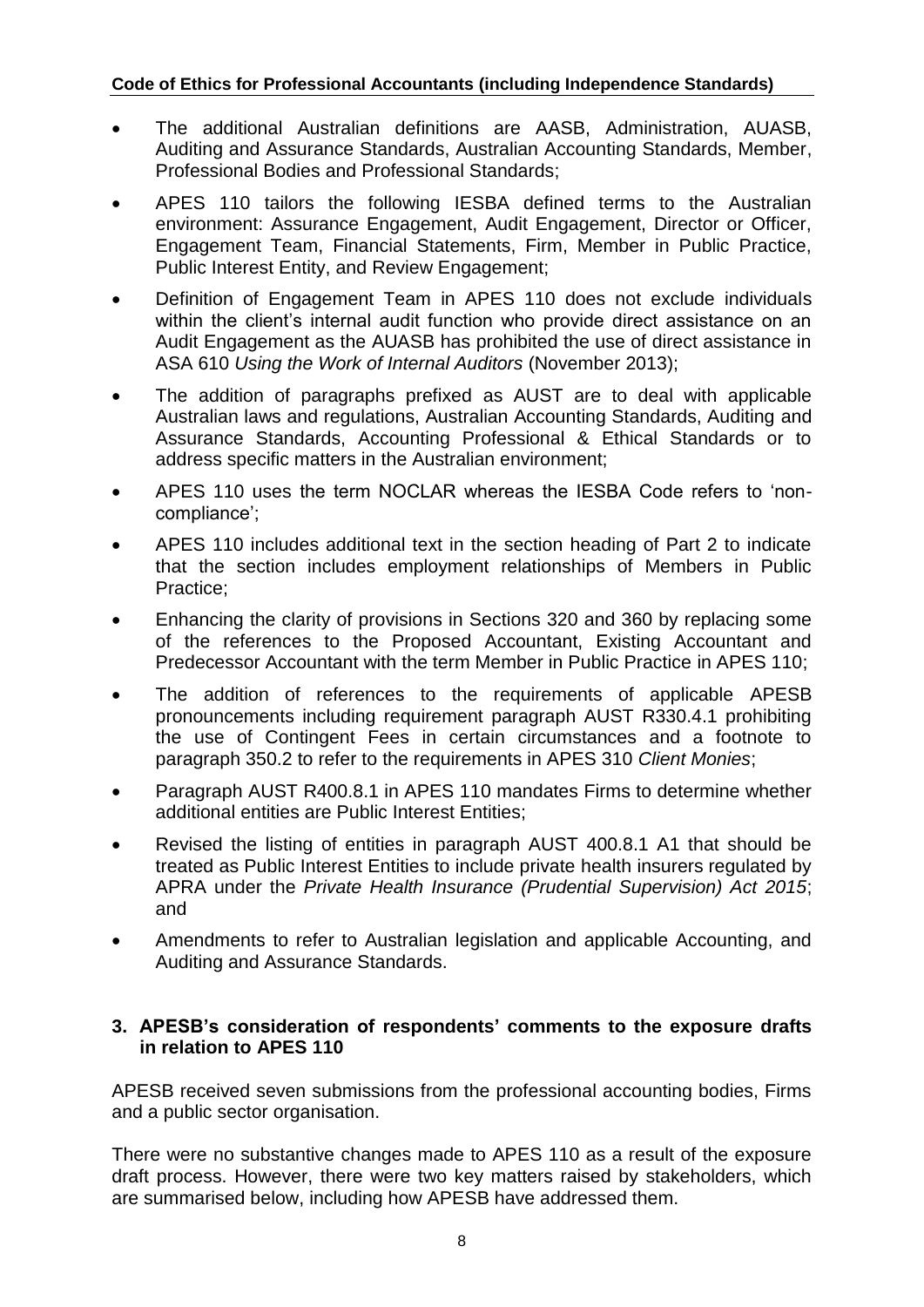#### (a) Reporting of breaches under s307C of the *Corporations Act 2001*.

An issue was raised regarding the *Corporations Act 2001* (the Act) requirement to report breaches of the requirements in APES 110, in particular breaches of the auditor Independence requirements.

Section 307C of the Act requires the auditor to provide a declaration to their audit client that they have complied with the auditor independence provisions of the Act and relevant codes of professional conduct (e.g. APES 110). However, there is an exemption from the need to disclose some breaches if the auditor had in place a quality control system that provided reasonable assurance that the auditor and his or her employees complied with the auditor independence sections of the Act.

The exemption only applies to breaches of the Act's auditor independence requirements. It does not apply to breaches of the professional Code of Conduct (i.e., APES 110) provisions which are not included in the auditor independence provisions of the Act.

Paragraph R510.4 (extant paragraph 290.108) of APES 110 requires other partners in the same office as the Engagement Partner to not hold a Direct Financial Interest or material Indirect Financial Interest in Audit Clients of the Engagement Partner. This requirement is not replicated in the Act.

If paragraph R510.4 was breached, even inadvertently, the auditor would either need to:

- issue a qualified declaration of independence, or
- apply to ASIC for an exemption order under s340 of the Act to avoid having to issue a qualified declaration of Independence.

APESB Technical Staff have raised this issue with the Australian Securities and Investments Commission (ASIC) senior management, who have indicated their willingness to develop a legislative instrument to address the issue. Therefore, no amendments to APES 110 are considered necessary in relation to this issue.

#### (b) Rationale for Australian specific Independence provisions

A stakeholder commented that it is not easy to determine the rationale for the inclusion of some Australian paragraphs in the Code. In particular the stakeholder noted paragraphs AUST R400.12.1, AUST R410.3.1, AUST 410.3.1 A1 and AUST R900.15.1.